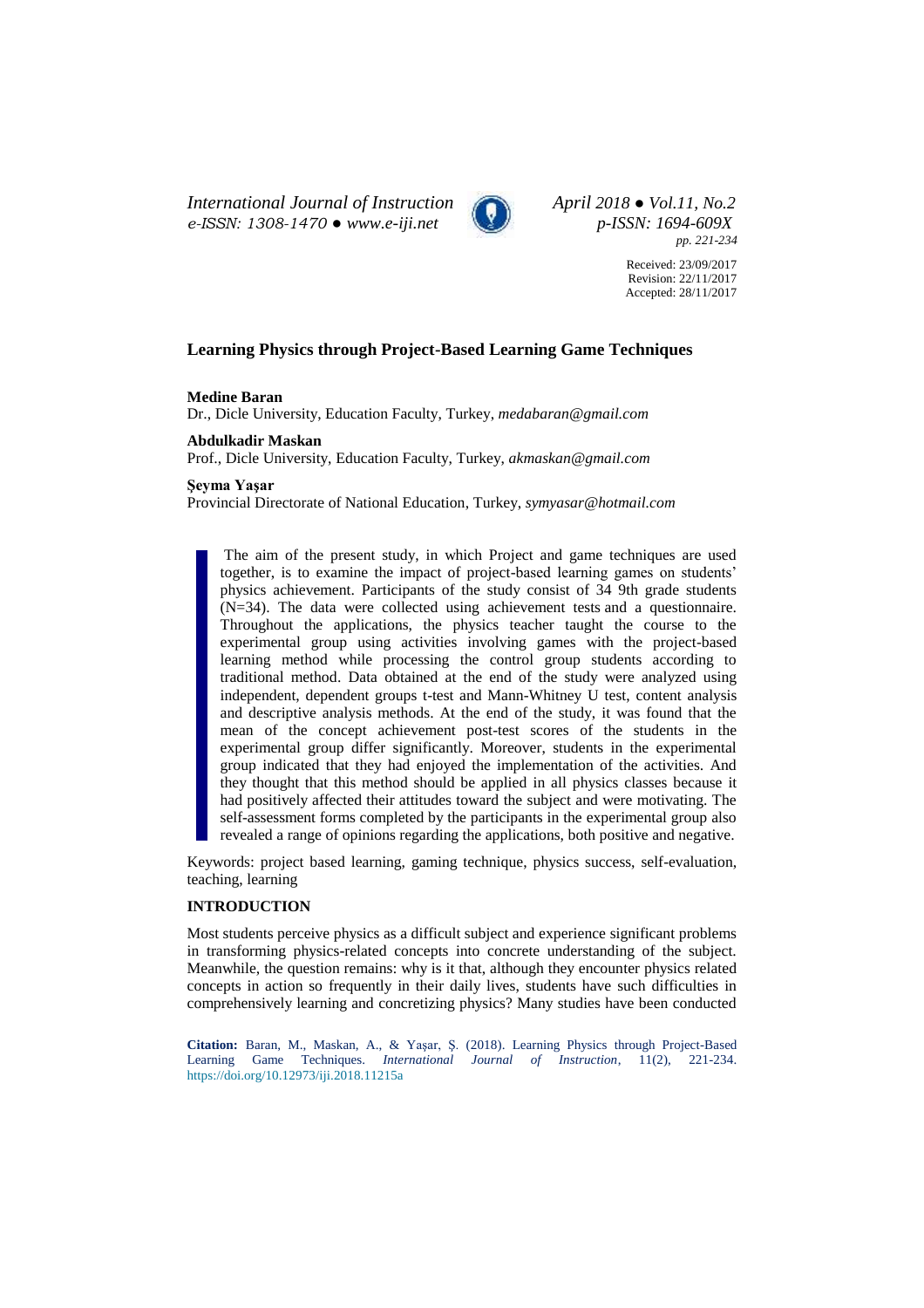in order to answer this question. In most of the studies conducted, it was concluded that students were more successful when they were actively involved in the class and able to link the concepts with the daily life. In parallel with this, it can be said that the methods and techniques applied in learning environments are key to the level of learners' access to information. It is possible to assert that teaching methods and techniques that provide learners with the means to accurately structure and monitor their own learning are much more effective than traditional method, which uses the dialogue techniques.

Studies have illustrated that project-based learning in which students are particularly active contribute to meaningful learning (Baran, 2007; Kızkapan& Bektaş, 2017). Within the framework of the constructivist learning approach, project-based learning is one of the effective student centered learning methods that allows the students to learn by doing. Learning with games is another student-centered method that can draw the learner into the center of learning through dynamic learning activities. Games that are inherently present in learners' nature are prominent in meaningful learning. Particularly, the use of games in learning activities that involve the basics of everyday life positively impacts their affective development while making meaningful learning enjoyable**.** 

One of the advantages of student-centered methods is that students can give self-peer evaluation opportunities. So that the student can share his / her thoughts about himself / herself and others. The student is also active in evaluation, giving the student the feeling of feeling valuable. Moreover, "*Peer assessment can drive students to evaluate their working performance compared to their friends' working performance. Evaluation refers to the highly excellent way of thinking which also requires students to evaluate other students' performance so they could do a reflection and make it their learning experience* (de Raadt et al., 2005; cited in Pantiwati & Husamah, 2017). At its core, Project Based Learning is an approach designed to develop desirable learner characteristics such as research skills, self-confidence, responsibility and cooperation, through activities in which learners work individually or in groups to design a plan and a program in a limited time period for the purpose of creating a product (Ülküdür  $\&$ Bacanak, 2013)*.* In the lessons where project-based learning is employed, students can easily link the content knowledge to everyday life. Strategies involving real-life applications and linkages increase students' desire for learning (Lock et al, 2015). With project-based learning, the learning process in learning environments is linked to dailylife where students are required to establish their own learner profiles and learn how to learn while they solve real-life problems through using previously acquired knowledge (Ay, 2013).

With the application of the project-based learning approach in learning environments, the development of students' skills and beliefs such as group work skills, life skills, (managing meetings, planning, budgeting, etc.), cognitive processing skills (decision making, critical thinking, problem solving, etc.) self-management skills (setting goals, organizing tasks, time management, etc.) attitudes (love of learning, willingness to further education), personal trends (self-direction, sense of accomplishment), beliefs (self-sufficiency) are significantly affected (Yurtluk, 2003).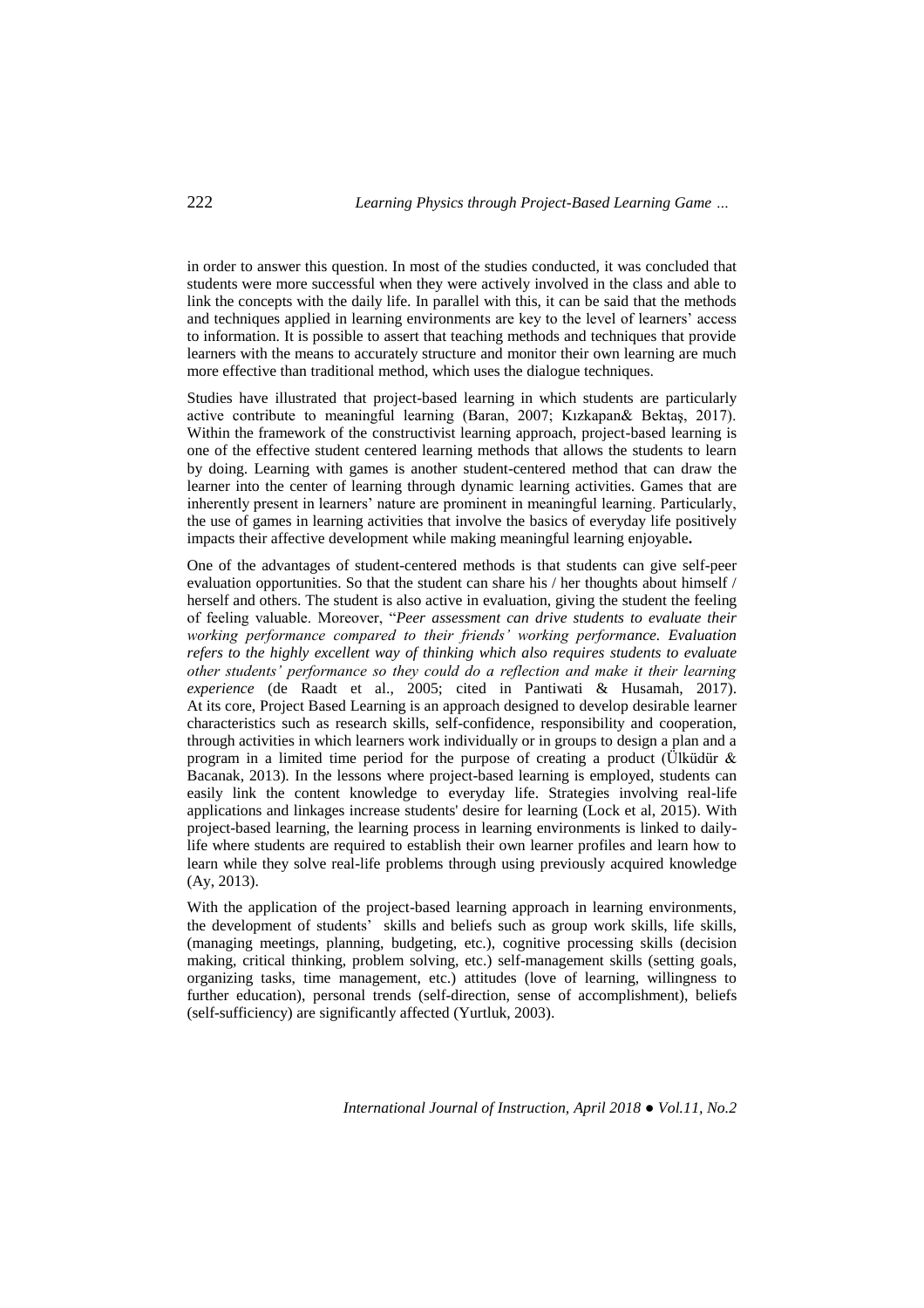# *Baran, Maskan & Yaşar* 223

Additionally, it is possible to say reflective learning skills, which is important to meaningful learning with project-based learning have also improved. With project-based learning, students have the opportunity to significantly improve their scientific processing skills through questions, discussions, observations and predictions, conducting experiments, collecting and analyzing data, and ultimately reaching conclusions and sharing findings (Blumenfeld et al, 1991, Westwood, 2006, cited in Kizkapan & Bektas, 2017). Project-based learning activities that are heavily practiced in science fields are well suited for physics courses. The principles and theories of physics in all areas of daily life are very suitable for project-based learning applications where everyday life problems are central. In this manner, students can find ways to solve physics problems selected (adapted) from everyday life and to acquire the opportunity of learning by doing and concretizing physics lessons. Using project-based learning, students actively participate in solving the given physics problems. It can be argued that, in addition to improving the learners' attitudes and motivation to physics classes, teaching with project-based learning activities can lead to greater student achievement. In other words, the project-based learning is an effective approach for the development of students' cognitive, emotional and psychomotor skills.

While they appeal to all people, children in particular are attracted to games. For this reason, students are generally more eager to participate in educational activities that involve games. For all children who have been immersed in playing games at an early age, learning through games can be more fun. According to Gözalan and Koçak (2014), 'game' is defined as a fun activity in whose goal is to develop social harmony and emotional maturity through the use of physical and mental skills, which takes place in an environment other than real life, does not result in financial gain, has its own specific rules, is limited to a particular space and time, where social groups formed through voluntary participation and involves all participants. It is stated that educational activities in which the games are used increase students' success and facilitate learning (Bottino et al, 2007). If this fun, happening activity can be implemented in the learning environment by taking into consideration the student characteristics, successful results can be obtained in areas such as physics classes where students are often afraid and close to prejudice. Scientific principles and theories, especially those that are constantly encountered by students in everyday life through games can contribute to academic success, as well as emotional development. Games and toys, which are useful and effective in motivating learners during classroom demonstration activities, have been used intensively for a long time in physics classes (Guemez et al, 1987; cited in Korhonen, 2010).

As the literature indicated that in experimental studies project-based learning methods and game techniques have not been applied together in physics education. None of the studies used project-based learning method along with game technique. This constitutes an important deficiency in the literature. In order to fill this gap in the literature, based on premise that learners should play an active role in accessing information, this study in which project and game techniques are used simultaneously, aims to examine the effects of project based learning games on students' achievement in  $9<sup>th</sup>$  grade physics classes. In this research, the goal is to enhance participating students' cognitive, affective and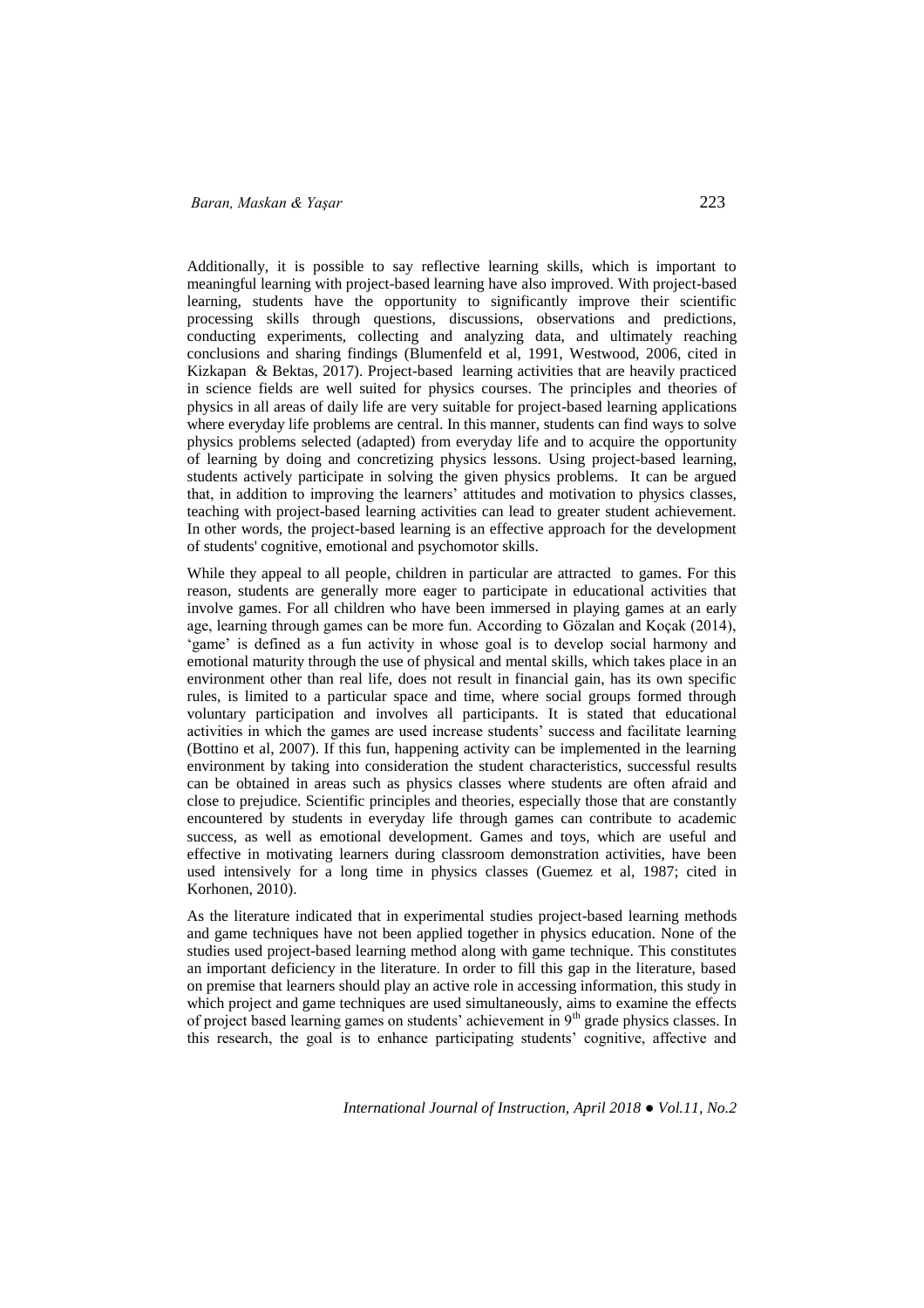psychomotor development. Along similar lines, the research method used in the current study can inform potential student-centered studies in other academic fields and grade levels.

# **METHOD**

# **Participants**

This study was conducted with 34 (N=34) participants enrolled in the 9<sup>th</sup> grade of a Technical and Industrial Vocational High School in Diyarbakır/Turkey. In this quasiexperimental study,  $21$  (n=21) students were assigned to the experimental group, while 13 (n=13) were in the control group. The participants were selected using purposeful sampling methods. The sample was selected from the 9th grade students who are closer to the game age.

# **Data Collection Tools**

In the study, data collection tools included, a 17-item Newton's Law of Motion Concept Achievement Test (pre assessed for validity and reliability by the researchers). Moreover a 5-item, open-ended questionnaire developed by the researchers was used as post test. In addition, 16-item self-evaluation form (developed by Akçınar et al, 2017) indicating the experimental group participants' opinions and evaluations regarding the process were collected to obtain supporting / supplementary data. The Newton's Law of Motion Concept Achievement Test was designed based on the works of Şalgam (2009) and Atasoy and Akdeniz (2007).

Before the beginning of the main applications  $81 \, 10^{th}$  grade students were given the Newton's Law of Motion Concept Achievement Test to approve reliability. The reliability coefficient was calculated as 0.69 in the pilot study. The open-ended questionnaire and the test questions were reviewed by experts in physics, educational assessment and evaluation, as well as linguists to ensure the validity and reliability.

# **Procedure**

The application of the procedures lasted for a total of 5 weeks. This 5-week period does not include pre-test and post-test periods. At the beginning of the study, Newton's Law of Motion Law Concept Achievement Test was administered to both experimental and control group participants as a pre-test. Early on, the participants in the experimental group were provided with information regarding the applications. The study topics were determined by the researchers and the participants were divided into 7 groups and asked to design game tool projects appropriate for the assigned topics. *Project topics*

1- Friction Coefficient (Kinetic and Static Friction Coefficient)

- 2- Law of Inertia
- 3- Basic Law of Dynamics
- 4- Law of Action-Reaction

*Project topics as determined by students and course teacher*

1. Rocket car (Law of Action-Reaction)

- 2. Swing (Newton's Second Law of Motion)
- 3. Dominos (Law of Action-Reaction; Newton's Second Law of Motion)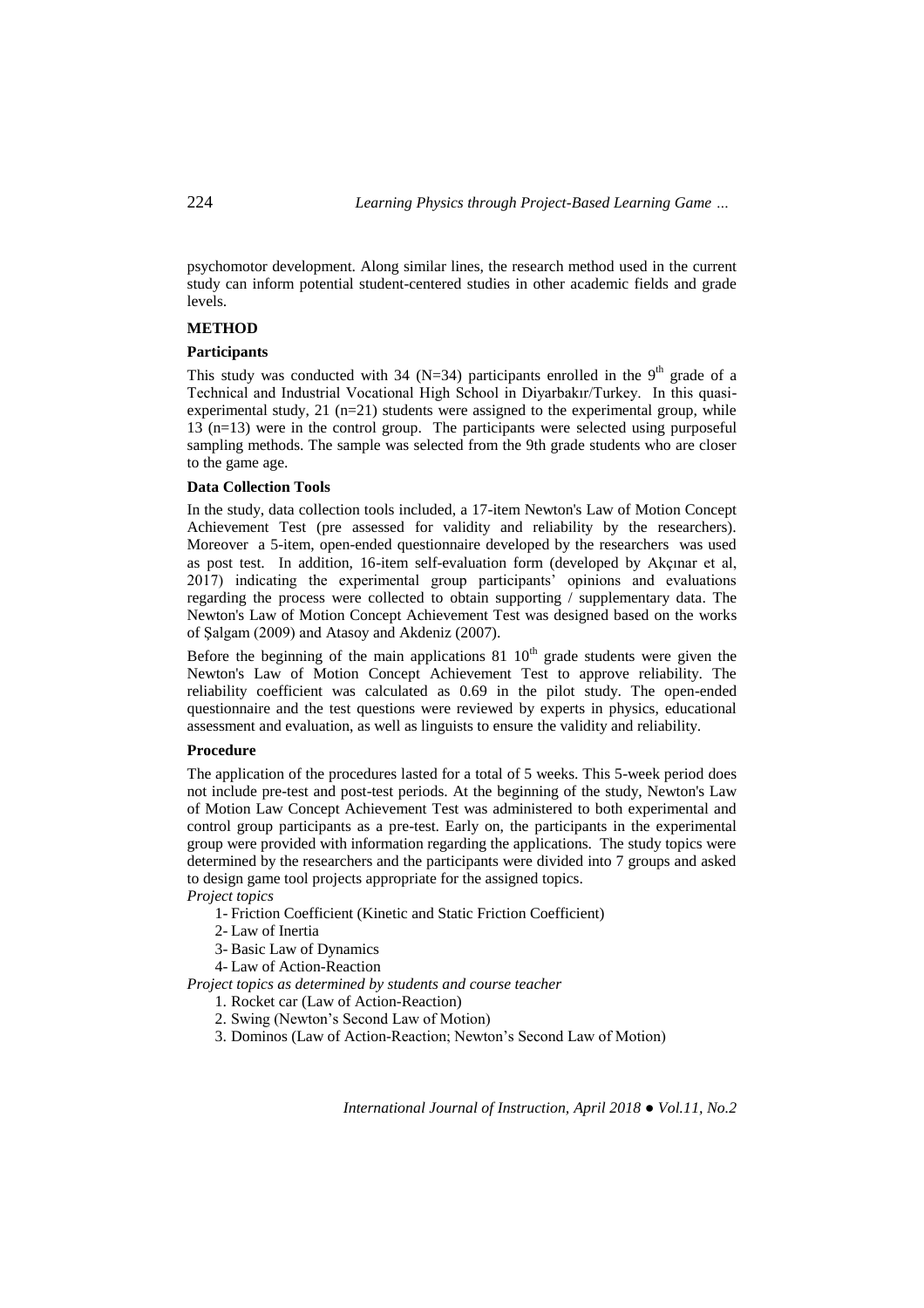- 4. Slide (Law of Friction; Newton's Second Law of Motion)
- 5. Bumper carts (Law of Action-Reaction; Law of Inertia)
- 6. Carousel (Law of Inertia)
- 7. Billiard (Law of Action-Reaction; Newton's Second Law of Motion)
- 8. Bowling balls with Newton's cradle (Law of Action-Reaction)
- 9. Glass and metal coin game (Law of Inertia)
- 10. Golf (Law of Inertia, Law of Friction)
- 11. Ball spinning (Law of Inertia, Law of Friction)
- 12.Arrow (Law of Action-Reaction)

Students who were facing difficulties in the phase of deciding on a project topic were offered help by the teacher. Participants in the experimental group have designed their game tools based on Newton's Laws of Motion in the classroom setting in 4 weeks. In the fifth week, students in the experimental group presented the game systems they designed based on Newton's Laws of Motion to their classmates. During the same time period, students in the control group received instruction on the same topics using current teaching methods and techniques.

Sample recordings of activities undertaken by the experimental group participants are presented below.



Figure 1

Image of experimental group students while making their game tools



Figure 2

Students presented the slide and Dominos (Law of Action-Reaction; Newton's Second Law of Motion) they designed based on Newton's Laws of Motion to the participants in the experimental group.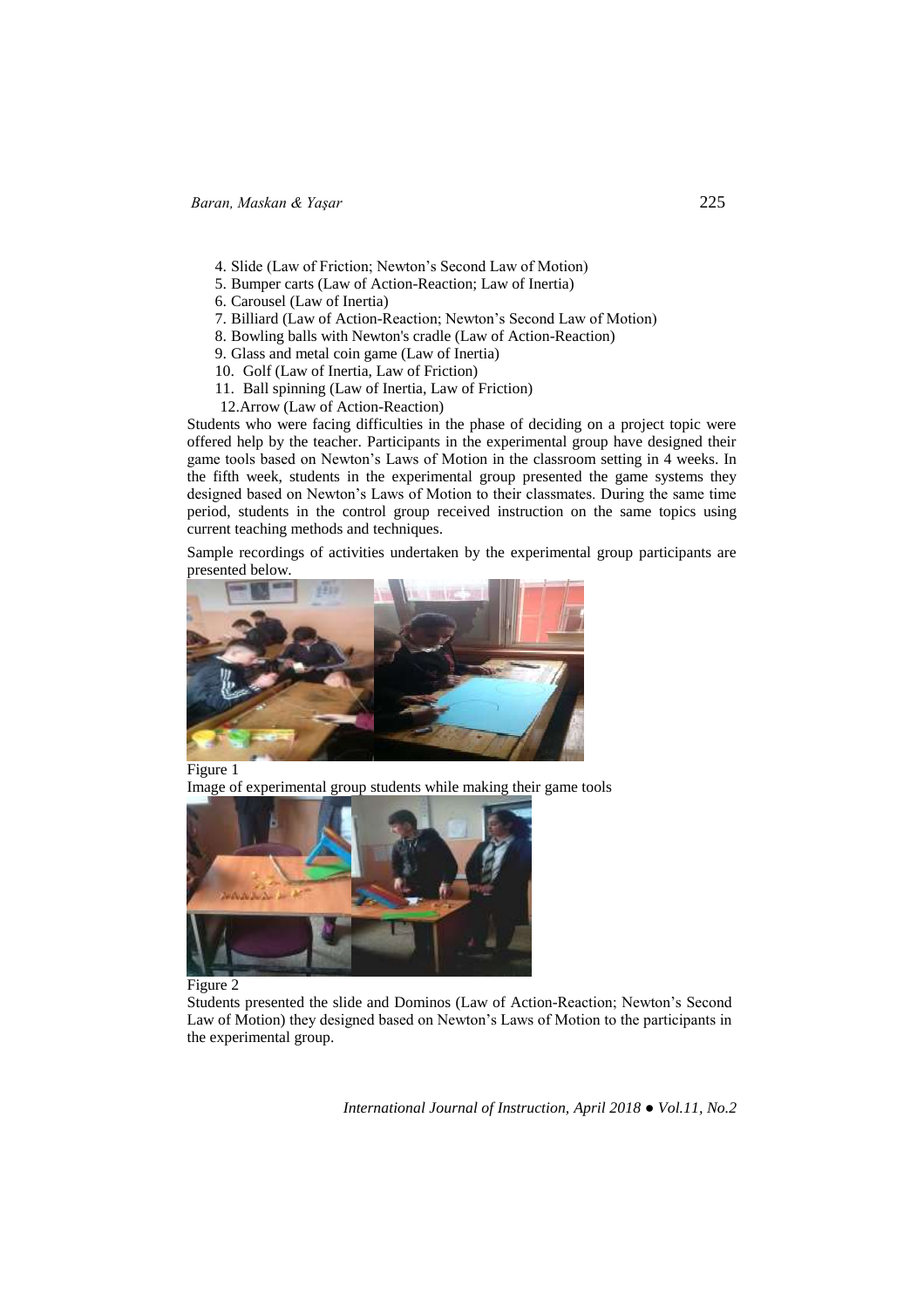

Figure 3

The students explain Newton's Laws of Motion to the participants of the experimental group based on the billiard table they designed (Law of Action-Reaction; Newton's Second Law of Motion).



Figure 4

The students explain Newton's Laws of Motion to the participants of the experimental group based on the carousel (Law of Inertia) and the glass game (Law of Inertia) they designed.



Figure 5

The students explain Newton's Laws of Motion to the participants of the experimental group based on the Rocket car (Law of Action-Reaction) Swing (Newton's Second Law of Motion) they designed.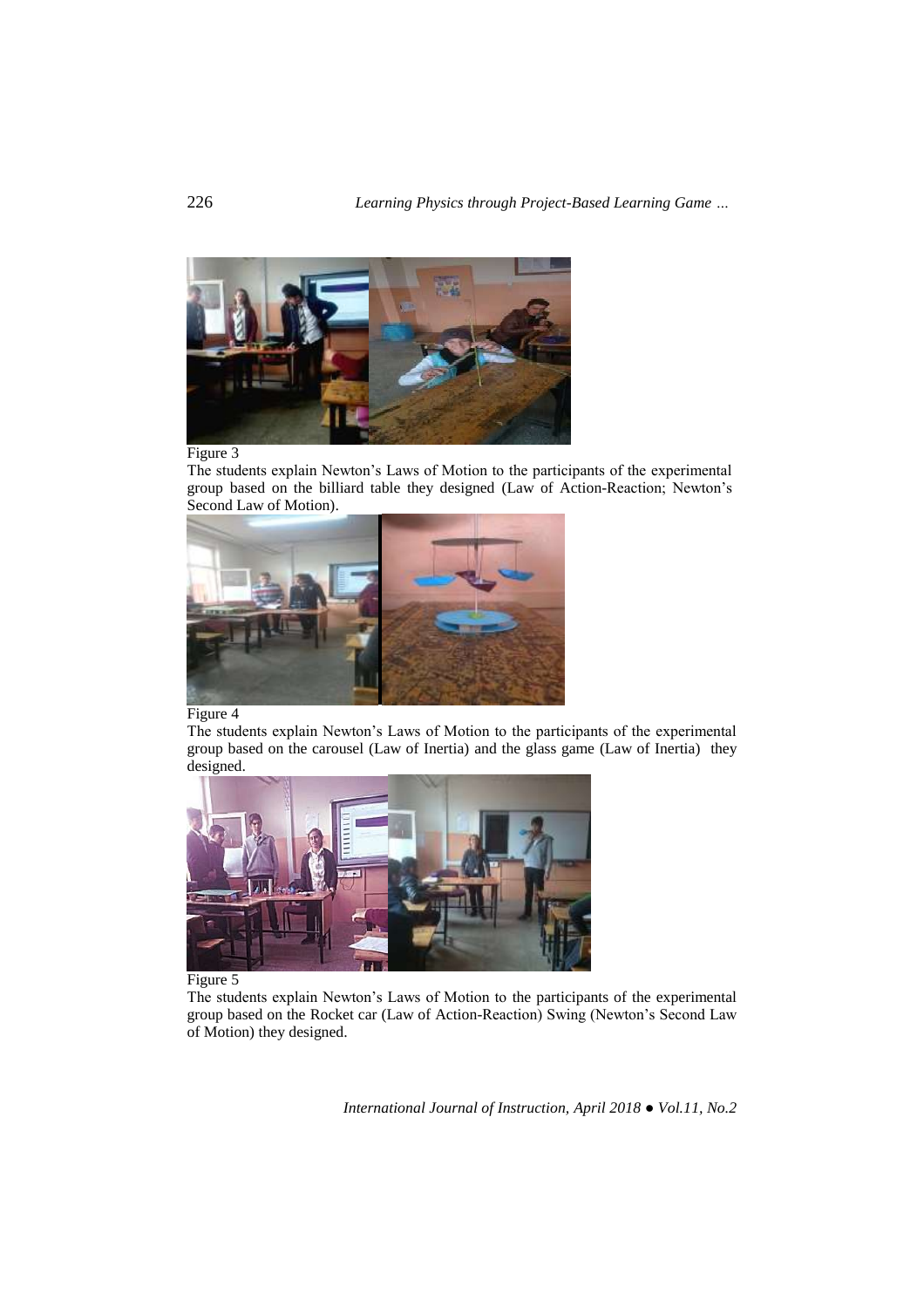# **Data Analysis**

The quantitative data obtained at the end of the study were analyzed using the independent t test, Wilxocon signed rank test and the Mann-Whitney U test. The qualitative data was analyzed using content analysis and descriptive analysis methods.

# **FINDINGS**

After the data were analyzed the average scores attained by the participants in the experimental group and the control group on Newton's Laws Concept Achievement pre post test were compared (in table 1,2,3 and 4) and the experimental group participants' self and peer-evaluation results were obtained (in table 5 and 6).

#### Table 1

Analysis results of pre-test achievement test

|          | Group        | Mean   | Std. Deviation |         |  |
|----------|--------------|--------|----------------|---------|--|
| Pre-test | Experimental | 3.4500 | 1.60509        | $-.156$ |  |
|          | Control      | 3.5385 | 1.56074        |         |  |
|          |              |        |                |         |  |

Levene's test p value:  $.837$  (p $> .05$ )

No significant difference was found among the average scores obtained by the participant on Newton's Laws Concept Achievement Test (p>.05). Based on this result, it may be concluded that students in both groups are equal in terms of achievement.

### Table 2

Wilxocon signed rank test analysis results of control groups' students

| Scores                 |                       | N | Mean Rank | Sum of Ranks |          |      |
|------------------------|-----------------------|---|-----------|--------------|----------|------|
|                        | <b>Negative Ranks</b> |   | 4.50      | 13.50        | $-2.069$ |      |
| <b>Posttest Scores</b> | Positive Ranks        |   | 7.17      | 64.50        |          | .039 |
| <b>Pretest Scores</b>  | Ties                  |   |           |              |          |      |
|                        | Total                 |   |           |              |          |      |

It was determined that students who participated in the study had significantly higher end-test point averages ( $p < .05$ ) at the end of the process

#### Table 3

Wilxocon signed rank test analysis results of experimental groups' students

| Scores                 |                | N | Mean Rank | Sum of Ranks |                |      |
|------------------------|----------------|---|-----------|--------------|----------------|------|
|                        | Negative Ranks |   | 1.00      |              | $1.00 - 3.790$ | .000 |
| <b>Posttest Scores</b> | Positive Ranks |   | 10.50     | 189.00       |                |      |
| <b>Pretest Scores</b>  | Ties           |   |           |              |                |      |
|                        | Total          |   |           |              |                |      |

It was determined that students who participated in the study had significantly higher end-test point averages ( $p < .05$ ) at the end of the process

#### Table 4

Mann Whitney U test analysis results of posttest point averages of the students of experimental and control group

| droup |              |     | Mean   | Std.<br>Deviation |           |      |
|-------|--------------|-----|--------|-------------------|-----------|------|
| Post- | Experimental | ∠⊥  | 9.4500 | 2.50210           | 12C<br>-- | .000 |
| Sum   | `ontrol      | . . | 4.9231 | .11516            |           |      |

Levene's test p value:.019 (p<.05)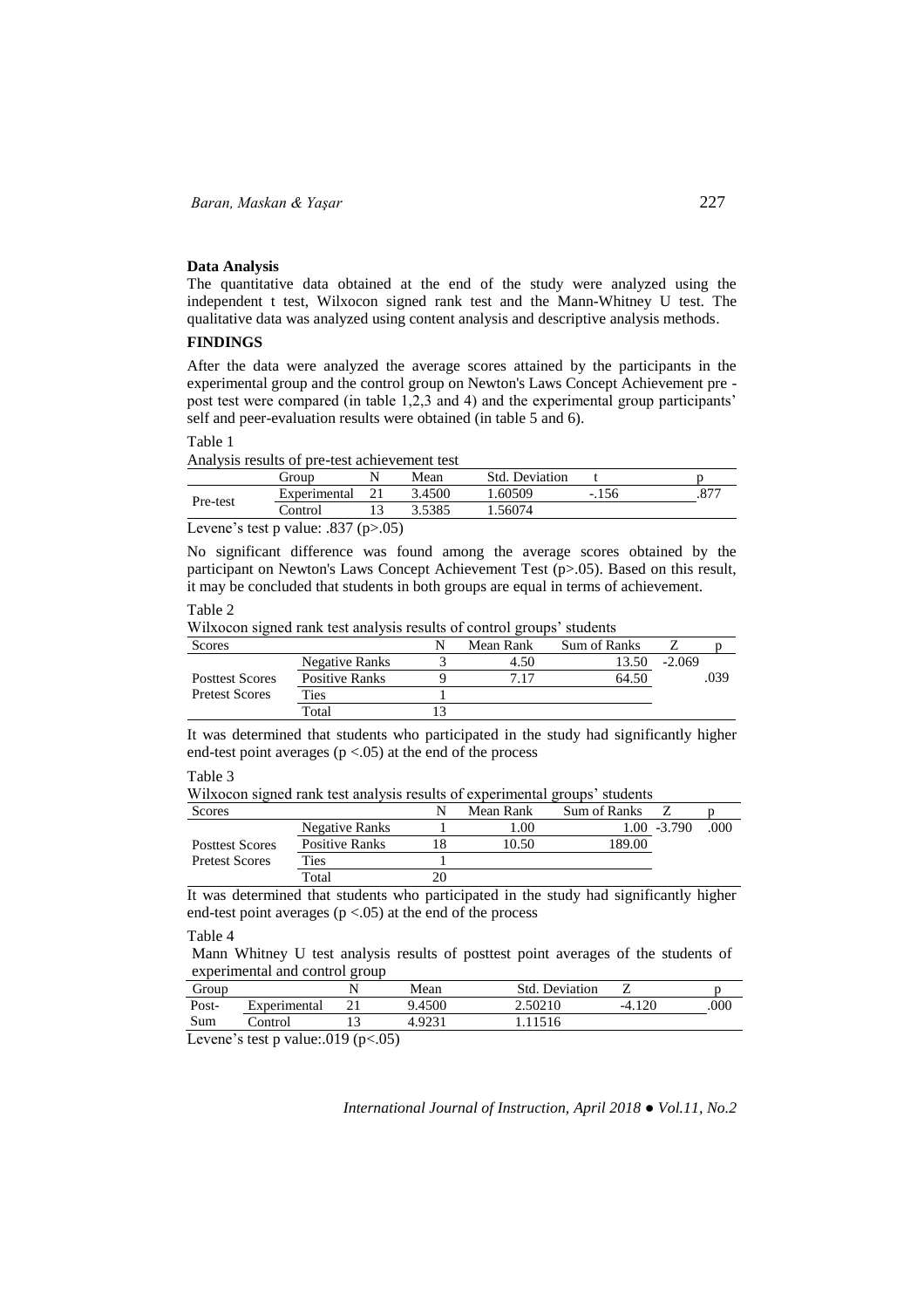At the end of the study, the students in the experimental group were found to be more successful than the students in the control group  $(p < .05)$  when the final test success point average of the experimental and control groups was compared. It is possible to say that the new method applied here is more effective than the current teaching method.

#### Table 5

Distributions of the participating students' average scores on the open-ended questionnaire

|              | Group        |                     | Mean | Std. Deviation |       |     |  |
|--------------|--------------|---------------------|------|----------------|-------|-----|--|
|              | Experimental | 21                  | 8.38 | 2.202          | 7 565 | 000 |  |
| Total        | Control      |                     |      | .578           |       |     |  |
| $\mathbf{r}$ |              | $A \cap (A \cap B)$ |      |                |       |     |  |

Levene's p value:  $.269$  (p $> 0.05$ )

Responses to the open-ended questionnaire were scored using the triad rating system. The scoring was based on s/he knows: 0= none at all, 1= partially; 3= completely. Participants' scores on the open-ended questionnaires and the written exam administered by the teacher revealed that the students in the experimental group have achieved a greater level of success when compared to those in the control group. Based on these findings, it may be concluded that the method applied had a positive effect on the students' performance level in the physics class.

### Table 6

Distributions of the experimental group participants' scores on the self-evaluation forms

|                                                         |  | Minimum | Maximum | Mean    | <b>Std.</b> Deviation |  |
|---------------------------------------------------------|--|---------|---------|---------|-----------------------|--|
| Total                                                   |  | 19.00   | 36.00   | 30.4286 | 4.73890               |  |
| Average                                                 |  | 1.58    | 3.00    | 2.5357  | .39491                |  |
| $3 =$ Above average, $2 =$ average, $1 =$ Below average |  |         |         |         |                       |  |

Table 6 shows that, in their responses to the group self-evaluation statements, the participants in the experimental group have scored within the range of average and above average  $(X = 2.53)$ . Based on these findings, it can be concluded that, in general, the participants in the experimental group evaluation were positive.

#### Table 7

Analysis results of students' self-evaluation form in the experimental group

| Theme                           | Codes                                                | F              |
|---------------------------------|------------------------------------------------------|----------------|
| The most significant challenge. | Presentation                                         | 12             |
| faced during the activity:      | Lack of time                                         |                |
|                                 | Golf ball not getting into the hole                  |                |
|                                 | There were no problems                               | 6              |
|                                 | Difficulty in finding the materials                  | 3              |
| The source of the problem:      | Excitement                                           | 9              |
|                                 | There were no problems                               |                |
|                                 | Implementation phase                                 |                |
|                                 | the cardboard was uneven                             |                |
|                                 | the distance between participants place of residence | C              |
|                                 | Irresponsibility of the friends                      | $\mathfrak{D}$ |
|                                 | The car's moving backwards                           |                |
| The best aspect:                | We did well in all aspects                           | C              |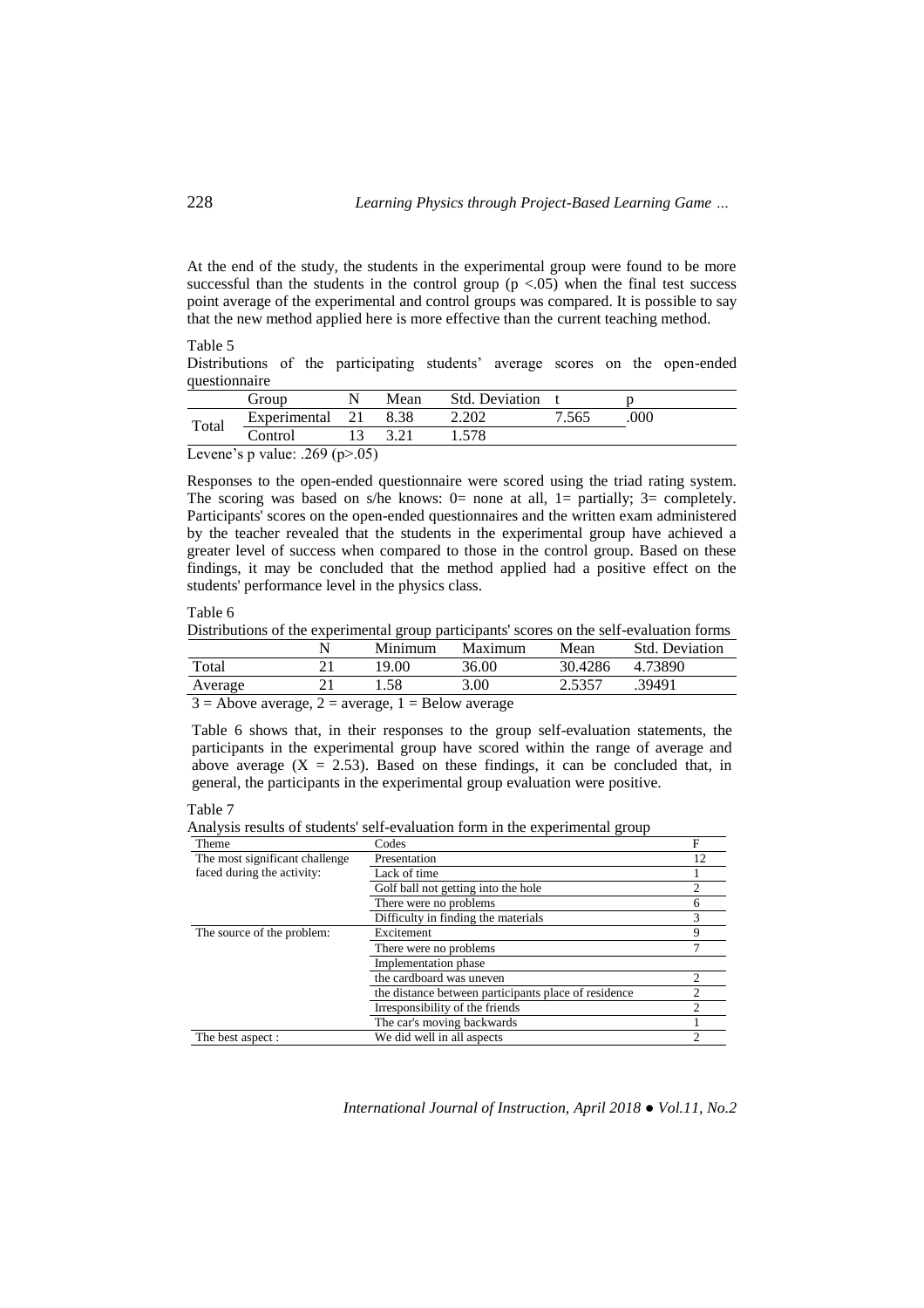# *Baran, Maskan & Yaşar* 229

|                                              | Presentation                                |  |
|----------------------------------------------|---------------------------------------------|--|
|                                              | Group work                                  |  |
|                                              | Responsibility                              |  |
|                                              | Implementation and preparation phases       |  |
|                                              | The project topic were not so short         |  |
| The group could have<br>performed better if, | We were given more responsibility           |  |
|                                              | There were no lack of trust                 |  |
|                                              | We had less anxiety during the presentation |  |
|                                              | There were no lack of materials             |  |

As can be seen in Table 7, the students in the experimental group reported that the most challenging phase was the presentation, due to anxiety. Based on the findings obtained from the self-evaluation forms completed by the participants in the experimental group, the students have mostly enjoyed the teamwork, implementation and preparation phases. They have also reported that their teammates should have taken on more responsibility.

In addition to the findings obtained from the self-evaluation forms, in the interviews conducted with the participants of the experimental group, students reported that they enjoyed and benefitted from learning Newton's Laws in this manner, and added that they would like to see this method in different lessons. For instance, student A stated, "Because it has contributed to our lives, and helped us better understand the subject." *Similarly, in his statement, student C said, " The lesson goes faster, I understand the subject better, I enjoyed physics class". Another participant, Student B stated, "The application phase of the study was very enjoyable; I liked playing and winning the golf game." Student D shared his/her experience and expressed that s/he thought learning through games was entertaining, "I enjoyed playing with the top and billiards."* As far as its implementation in other courses was concerned, interviewees expressed great enthusiasm. For instance, showing their support for using the method in other classes, while Student E said, "using this method will help us like learning more." Student F stated, " *Physics and chemistry. in this way, I can be more focused during class*."

### **DISCUSSION**

At the end of the process, it was established that there was a significant increase in the average test scores obtained by the participants of the experimental and control groups (p<.05). Based on this result, eit can be concluded that participants in both the experimental group and control group have had significant gains in learning Newton's Laws.

At the end of the study, the average post-test scores of the experimental and the control groups were compared, results indicated that the students in the experimental group were more successful than those in the control group who were taught using current teaching method which students may not have a chance to experience in active learning. Similar to this finding, the results obtained from open-ended questionnaire revealed that the participants in the experimental group had achieved significantly higher scores. The fact that the students in the experimental group were more successful than the students in the control group reveals that the implementation of game techniques based on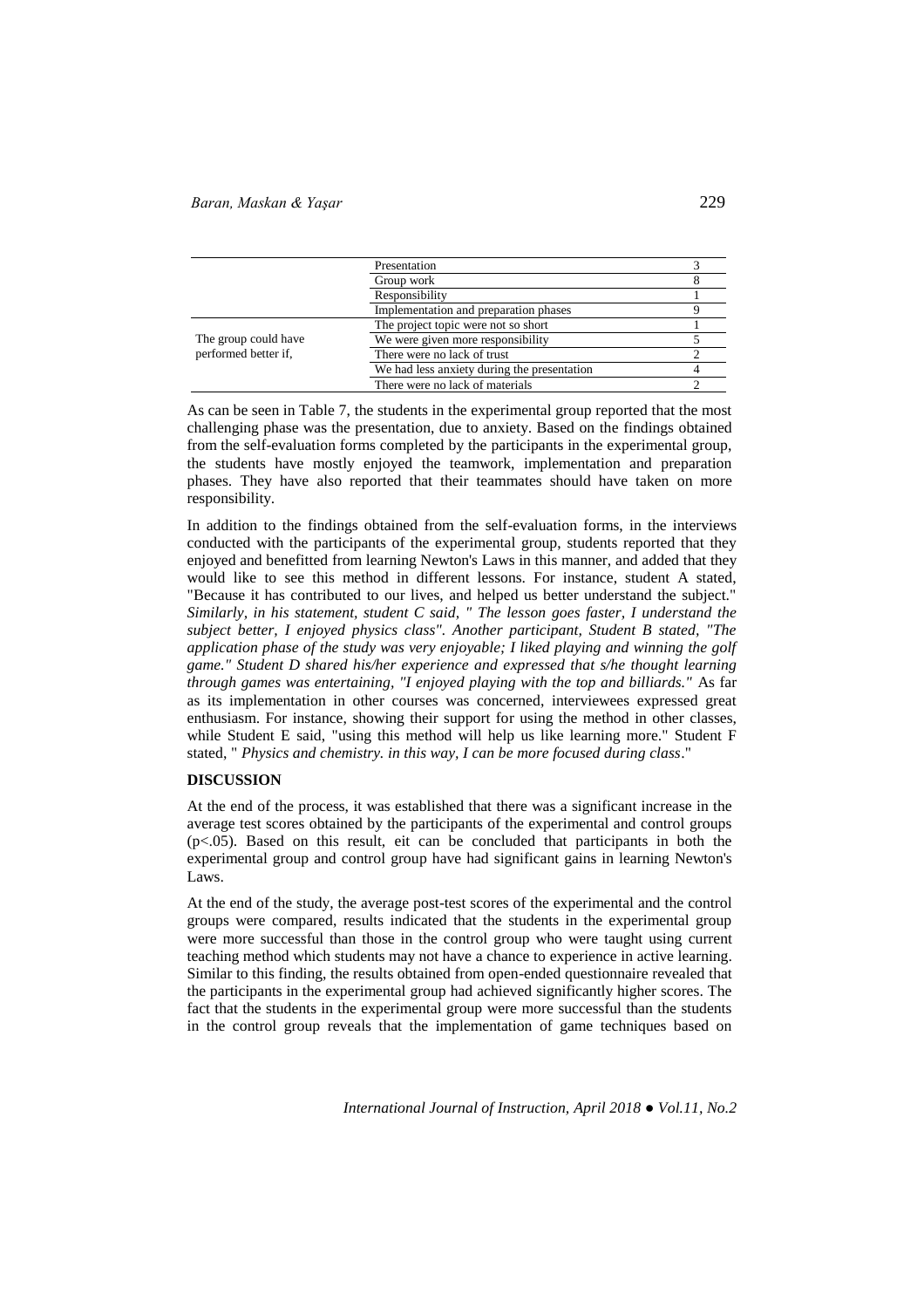project-based learning methods which supported the hypothesis. In this manner, students were not only at the center of learning by doing, they also had the opportunity to have fun while learning through games that are a part of their lives. In fact, in the interviews, the participating students have particularly emphasized the game aspect of the method implemented and stated that they had fun and voiced a desire for the approach to be used in all science courses. In this study, using the most entertaining games appropriate for learning physics the students were able to connect the concepts in physics to daily life through the implementation of the game techniques and project based learning activities.

The literature review of science and physics education studies has revealed that the application of project-based learning methods is rather frequent (Filippatou & Kaldi, 2010; cited in Kizkapan & Bektas, 2017). In their study, Hidayah et al, 2015) have combined project-based learning activities with the cognitive approach. The results of their study on fluids, heat and optics indicated an improvement in the creativity level of the experimental group. Similarly, Baran and Maskan (2011)'s quasi-experimental study on high school students revealed that student-centered practices supported by projectbased learning activities have improved learners both emotionally and cognitively. Earlier scientific studies showed that having students undertake project based classwork involving potential problems they may encounter in real life, learning through real life experience, will contribute to the process of making sense of the information they acquire (Çiftçi 2006; Cited in Yilmaz, 2015). In his experimental study, Yilmaz (2015) explored the concept of electricity using a project-based learning method. He found that the project-based learning activities he used in his study positively impacted learner achievement. Project-based learning can increase meaningful learning by applying other methods and techniques. Husamah (2015) stated that blended project based learning has positive effects on students' thinking skills.

The literature review on gaming technique has revealed that, although it is not as old as the project-based learning method, games are used frequently in teaching science and physics (Bourgonjon et al, 2010; cited in Stege et al, 2011; Ketelhut et al, 2006). In his study, using the traditional Gulli-Danda game, Joshi (2014) has stated that traditional games are very effective in teaching momentum, inertia, flexible and inflexible collision concepts. According to the author, games that are traditional in nature can be used as low-cost yet effective tools for teaching physics. In a similar study, Karakaş and Büyükaydin (2016) have examined the teaching of such concepts as angular momentum, balance and force. Based on these concepts, students were instructed to design various types of toys. The authors indicated that the students have benefited from the activities they used. In his study using games, Godzaridus (2004) noted that presenting physics lessons to the students through games helps them realize that physics is not a merely theoretical discipline that can only be studied in well-equipped laboratories. Because just like in the games they play, physics is present in every part of life. It is possible to say that the activities in the physics courses in which both techniques are applied together can contribute to the success of the learner in a greater amount, with a large number of studies showing that there are positive effects of project-based learning and learning of games. In similar studies, Karakaş and Buyukaydin (2016) and Boucher-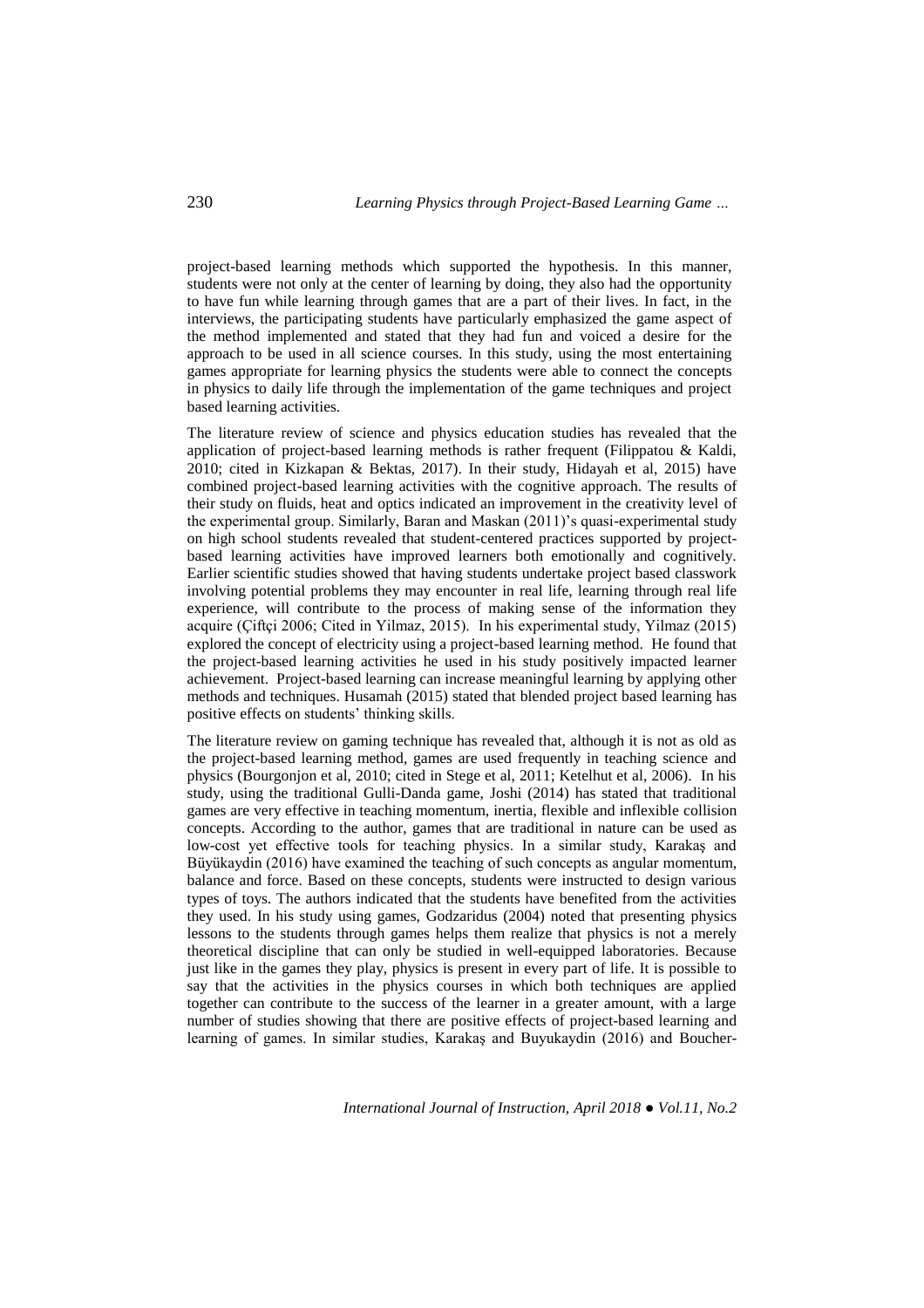Genesse e t al (2011), have taken on subjects like Newton's laws angular momentum and equilibrium with their own games in physics classes. They found that the method they used had positive effects on the learners' success in physics classes.

In the current study, the participants in the experimental group stated that they were most distressed and nervous during the presentation phase. The students in the experimental group expressed that they enjoyed most of the group work and practice and preparation stages on the basis of the data on the self-evaluation forms and that the friends in the group should take more responsibility. In light of these findings, the problems the participants faced during the presentations phase may be attributed to their lack of public speaking experience and their nervousness during the process. Kara (2008) found that the students in the experimental group generally found group performance to be high, but they were particularly distressed in terms of task sharing and responsibility among the students. It is possible that the participation of students in the evaluation at the end of the process helped them emotionally. Additionally, there are studies indicating that the participation of the students in the evaluation process positively affected their performances (Karakuş, 2006). In literature, project based learning and playing learning techniques have been studied separately. But in this work we used the perfect synthesis of both project-based learning and gaming techniques. We have come to the conclusion that this synthesis affects both the cognitive, emotional and psychomotor dimensions positively. Students were entertained with games and projectbased learning activities, and there was an unimaginable increase in meaningful learning.

## **CONCLUSION**

In this study, an application which is not very common in the literature (project-based learning- game technique) and the 9th grade physics lesson are discussed. Compared to the current method, it was seen that the applications more positively affected physics success. When the process is considered as a whole, it is possible to say that this method has a positive effect on the students' success in physics, but it also affects participant students positively. Participating students learned Newton's Laws by taking responsibility but at the same time having fun with games. Based on the findings of this study, it is possible to make a positive contribution to the achievement of the students by teaching the science courses that the students like physics lessons with the prejudice and unconstructed lessons with the approach used in this study (project based learning method). In addition, project-based learning methodology is also thought to be beneficial in terms of emotional and psychomotor skills development. Students have also expressed that they had difficulties in finding the necessary materials during the application process. For this reason, in order to achieve positive results, the implementation of project based learning method should be initiated after providing the needed equipment and the appropriate infrastructure. Therefore, in order to use project based learning method and game techniques effectively in science/physics classes, the necessary technical equipment should be in place. Science / physics education is very suitable as subject and scope for these researches. However, it will be beneficial to undertake similar studies in teaching other subjects.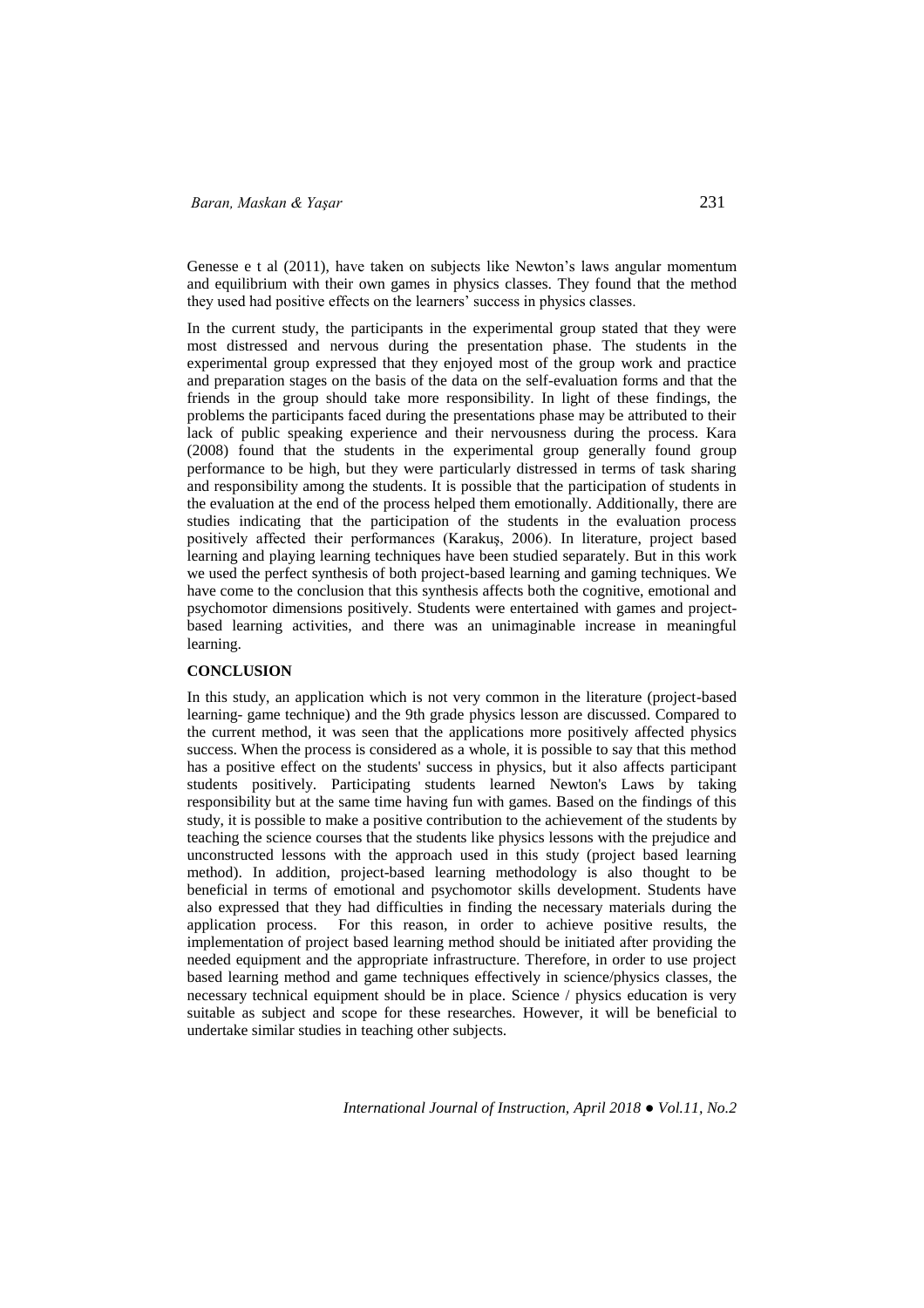# **REFERENCES**

Atasoy, Ş., & Akdeniz, A.R. (2007). Newton'un hareket kanunlari konusunda kavram yanilgilarini belirlemeye yönelik bir testin geliştirilmesi ve uygulanmasi. *Türk Fen Eğitimi Dergisi*, 4(1), 45-59.

Ay, Ş. (2013). Trainee teachers' views on project-based learning and traditional education. *H. U. Journal of Education*, 28(1), 53-67.

Baran, M. (2007). Proje tabanlı öğrenme modelinin fizik öğretmenliği ikinci sınıf öğrencilerinin elektrostatik konusu başarısına ve fiziğe yönelik tutumlarına etkisi üzerine bir araştırma. Yüksek Lisans Tezi. Diyarbakır: Dicle Üniversitesi Fen Bilimleri Enstitüsü.

Blumenfeld, P. C., Soloway, E., Marx, R. W., Krajcik, J. S., Guzdial, M., & Palincsar, A. (1991). Motivating project-based learning: Sustaining the doing, supporting the learning. *Educational psychologist*, 26(3-4), 369-398.

Bourgonjon, J., Valcke, M., Soetaert, R., & Schellens, T. (2010). Students' perceptions about the use of video games in the classroom. *Computers & Education*, 54, 1145-1156.

Boucher-Genesse,F., Riopel, M., & Potvin, P. (2011). *Research results for Mecanika, a game to learn Newtonian concepts,* Games + Learning + Society 2011 conference proceedings. Université du Québec à Montréal,

Bottino, R.M., Ferlino, L., Ott M., & Tavella, M. (2007). Developing strategic and reasoning abilities with computer games at primary school level, *Computers & Education*, 49(4) (2007), 1272–1286.

Çiftçi, S. (2006). Sosyal Bilgiler Öğretiminde Proje Tabanlı Öğrenmenin Öğrencilerin Akademik Risk Alma Düzeylerine, Problem Çözme Becerilerine, Erişilerine, Kalıcılığa ve Tutumlarına Etkisi, Yayımlanmamış Doktora Tezi, Konya: Selçuk Üniversitesi Sosyal Bilimler Enstitüsü

Filippatou, D., & Kaldi, S. (2010). The effectiveness of project-based learning on pupils with learning difficulties regarding academic performance, group work and motivation. *International Journal of Special Education*, 25(1), 17-26.

Gözalan, E., & Koçak, N. (2014). Oyun temelli dikkat eğitim programının 5-6 yaş çocukların kelime bilgi düzeylerine etkisinin incelenmesi. *KMÜ Sosyal ve Ekonomik Araştırmalar Dergisi*, 16 (2), 115-121.

Godzaridis, C (2004). Physical education and games, and concepts of Physics: An interdisciplinary approach. *Science Education international*, 15 (2), 161-166.

Guemez J, Fiolhais C.,& Fiolhais M, 2009, Toys in physics lectures and demonstrations – a brief review. *Physics education*, 44(1), 53 – 64.

Hazari, Z., Potvin, G., Lock, R. M., Lung, F., Sonnert, G., & Sadler, P. M. (2015). Factors that affect the physical science career interest of female students: Testing five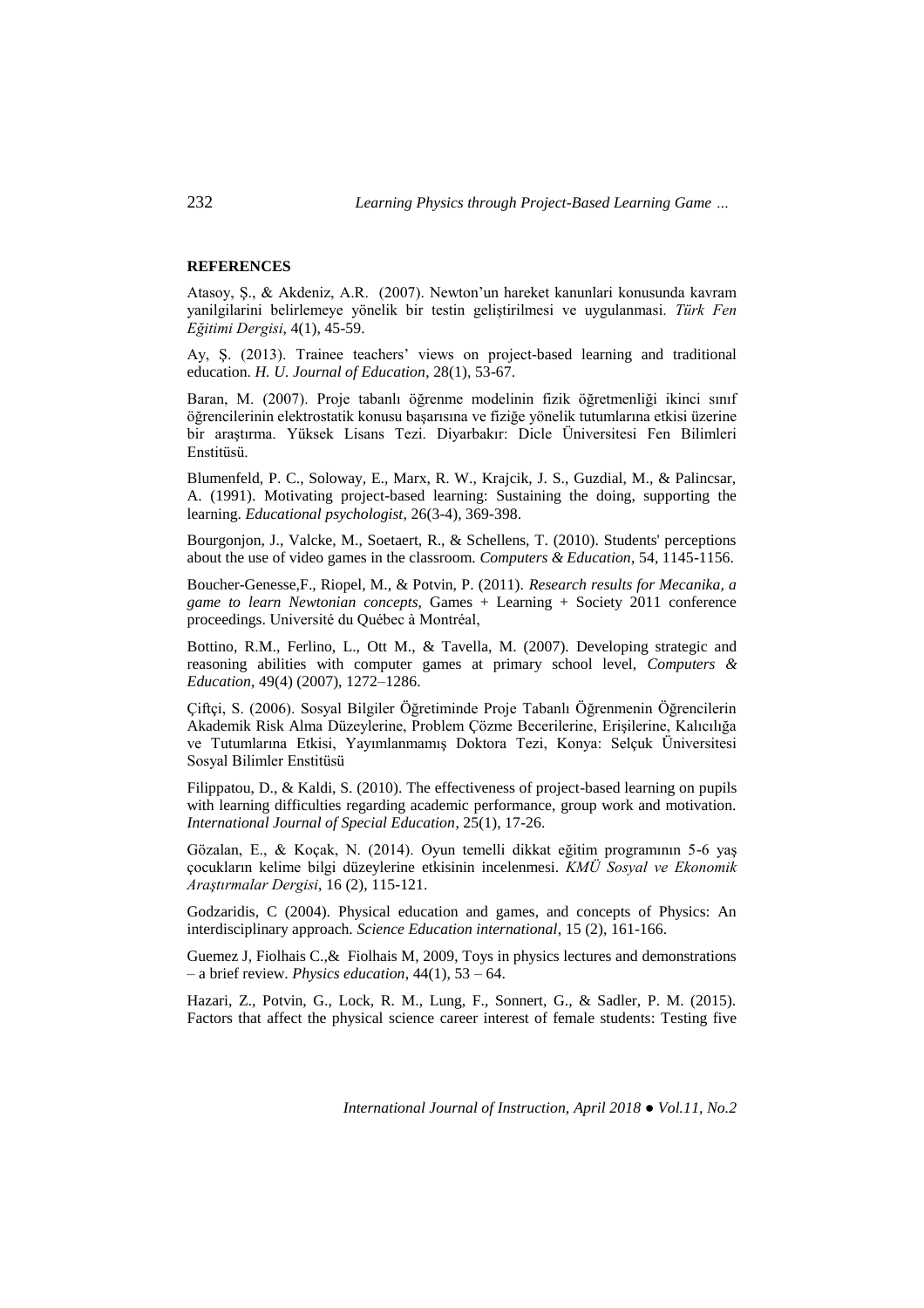common hypotheses, 020115, 1–8. <http://doi.org/10.1103/PhysRevSTPER.9.020115> acces date: 21.07.2017

Hidayah, A., Yulianto, A., & Marwoto,P. (2015). *Effect of project based [learning](http://icmseunnes.com/2015/wp-content/uploads/2016/03/73_PE.pdf) approach [contextual](http://icmseunnes.com/2015/wp-content/uploads/2016/03/73_PE.pdf) to creativity of student of madrasah*, ICMSE, 2015 Retrieved from [http://icmseunnes.com/2015/?page\\_id=563](http://icmseunnes.com/2015/?page_id=563) Access date: 25.07.2017

Husamah (2015). Thinking skills for environmental sustainability perspective of new students of biology education department through blended project based learning model*. Jurnal Pendidikan IPA Indonesia Indonesian Journal of Science Education,* 4(2), 110- 119. DOI: 10.15294/jpii.v4i2.3878

Joshi, S.C. (2014). Physics of Gulli-Danda. *Physics Education*, 30(1), 36-48.

Kara, K. (2008). Ilköğretim 3. Sinif hayat bilgisi dersinde sorgulama merkezli etkinliklerle yapilan proje çalişmalarindaki öğrenci performansinin değerlendirmesi. Çukurova üniversitesi sosyal bilimler enstitüsü eğitim bilimleri anabilim dali, Yükseklisans Tezi.

Karakaş, D., & Büyükaydın, B. (2016). *Physics toys used for efficient learning in physics.* International Conference New Perpectives in Science Education.

Karakuş, F. (2006), "Sosyal Bilgiler Öğretiminde Yapıcı Öğrenme ve Otantik Değerlendirme Yaklaşımlarının Öğrencilerin Akademik Başarı, Kalıcılık Ve Sosyal Bilgiler Dersine Yönelik Tutumlarına Etkisi", Yayınlanmamış Doktora Tezi, Çukurova Üniversitesi Sosyal Bilimler Enstitüsü, Adana.

Ketelhut, D. J., Dede, C., Clarke J., & Nelson, B. (2006). A multi-user virtual environment for building higher order inquiry skills in science. Paper presented at the 2006 AERA Annual Meeting, San Francisco, CA. Available at http:// muve.gse.harvard.edu/rivercityproject/documents/ rivercitysympinq1.pdf Acces date: 15.07.2017

Kızkapan, O.,& Bektaş, O. (2017). The Effect of Project Based Learning on Seventh Grade Students' Academic Achievement. *International Journal of Instruction*, 10(1),37- 54.

Korhonen. M. (2010). *Capstone Project Physics Toys*. [http://www.fulbright.fi/sites/default/files/Liitetiedostot/Stipendiohjelmat/Suomalaisille/d](http://www.fulbright.fi/sites/default/files/Liitetiedostot/Stipendiohjelmat/Suomalaisille/dfat-korhonenmikko-capstone.pdf) [fat-korhonenmikko-capstone.pdf](http://www.fulbright.fi/sites/default/files/Liitetiedostot/Stipendiohjelmat/Suomalaisille/dfat-korhonenmikko-capstone.pdf) access date: 13.07.2017

Stege ,L., Lankveld , G.V., & Spronck, P. (2014). *Game Teaching High School Physics with a Serious Game*.<http://www.spronck.net/pubs/StegeIJCSS2011.pdf>Access date: 10.06.2017

Pantiwati, Y., & Husamah (2017). Self and peer assessments in active learning model to increase metacognitive awareness and cognitive abilities. *International Journal of Instruction,* 10(4), 185-202.<https://doi.org/10.12973/iji.2017.10411>